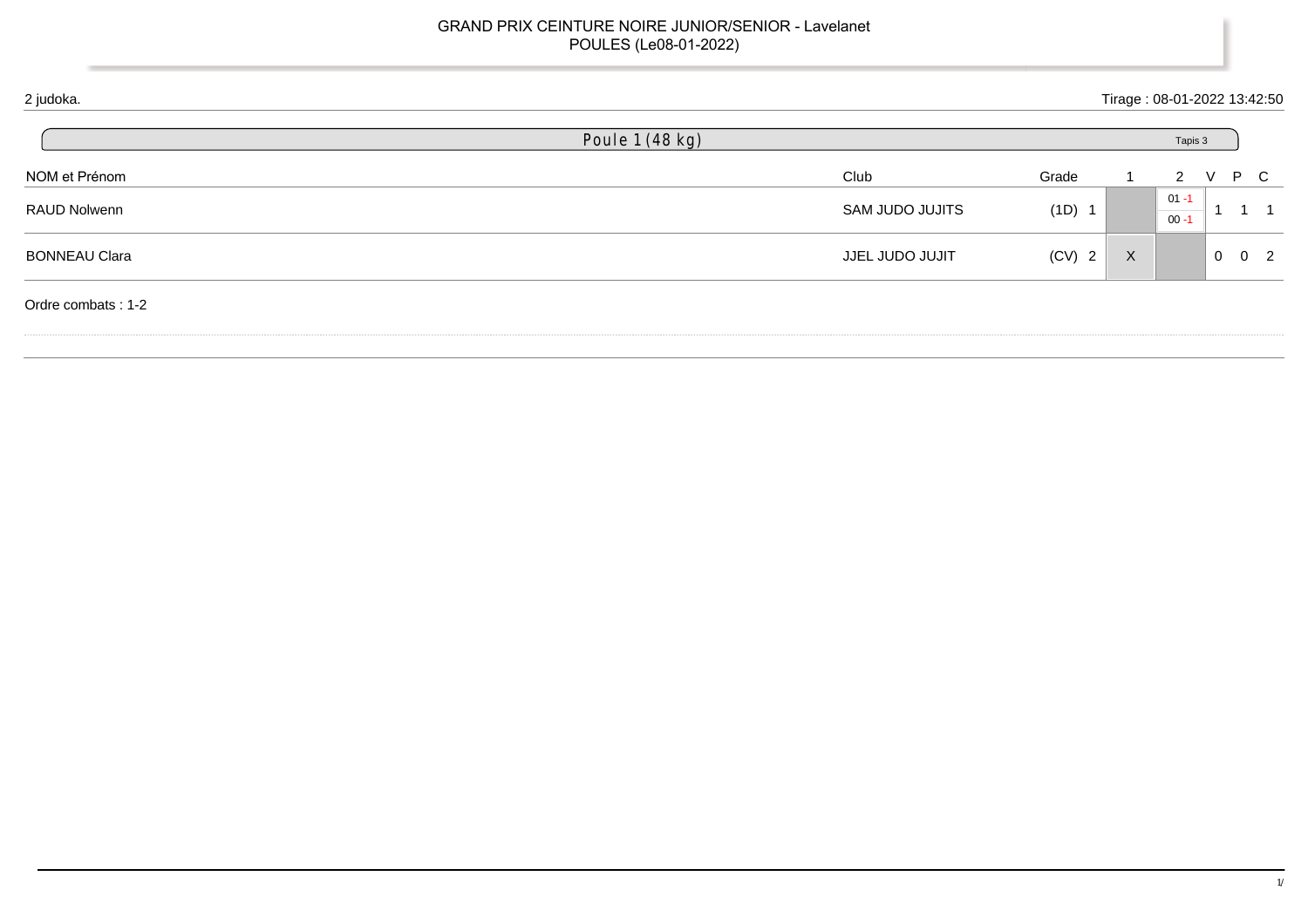## GRAND PRIX CEINTURE NOIRE JUNIOR/SENIOR - Lavelanet POULES (Le08-01-2022)

| Poule 1 (57 kg)         |                 |                          |                      |                |              |                      | Tapis 2        |             |                 |      |
|-------------------------|-----------------|--------------------------|----------------------|----------------|--------------|----------------------|----------------|-------------|-----------------|------|
| NOM et Prénom           | Club            | Grade                    |                      | $\overline{2}$ | 3            | 4                    | $\overline{5}$ | V           | P C             |      |
| EL BADAOUI Anna         | LES OURS JUDO   | $(CM)$ 1                 |                      | $\mathsf X$    | $\mathsf{X}$ | $11 - 0$<br>$00 - 0$ | $\mathsf{X}$   |             | $11 \quad 4$    |      |
| <b>GARDY Alice</b>      |                 | (1D) 2<br>AVENIR JUDO 31 | $10 - 0$<br>$01 - 0$ |                |              | 10 - 0               | $10 - 1$       | $10 - 0$    | $\overline{4}$  | 40 1 |
|                         |                 |                          |                      |                | $00 - 0$     | $00 - 0$             | $00 - 0$       |             |                 |      |
| <b>DURAND Astrid</b>    | AVENIR JUDO 31  | (1D) 3                   | $10 - 0$             | X              |              | $11 - 1$             | X              |             | 2 20 3          |      |
|                         |                 |                          | $00 - 0$             |                |              | $00 - 0$             |                |             |                 |      |
| <b>PELET Claire</b>     | A S C GENDARMER | $(CM)$ 4                 | $\mathsf{X}$         | $\mathsf X$    | $\mathsf X$  |                      | $\mathsf{X}$   | $\mathbf 0$ | 0 <sub>5</sub>  |      |
|                         |                 |                          | $10 - 0$             | $\mathsf X$    |              | $11 - 0$             | $10 - 0$       |             | $\mathbf{3}$    |      |
| NIANG DIALLO Bill Aicha | BLAGNAC S.C.    | $(CM)$ 5                 | $00 - 0$             |                | $00 - 0$     | $00 - 0$             |                |             | 30 <sub>2</sub> |      |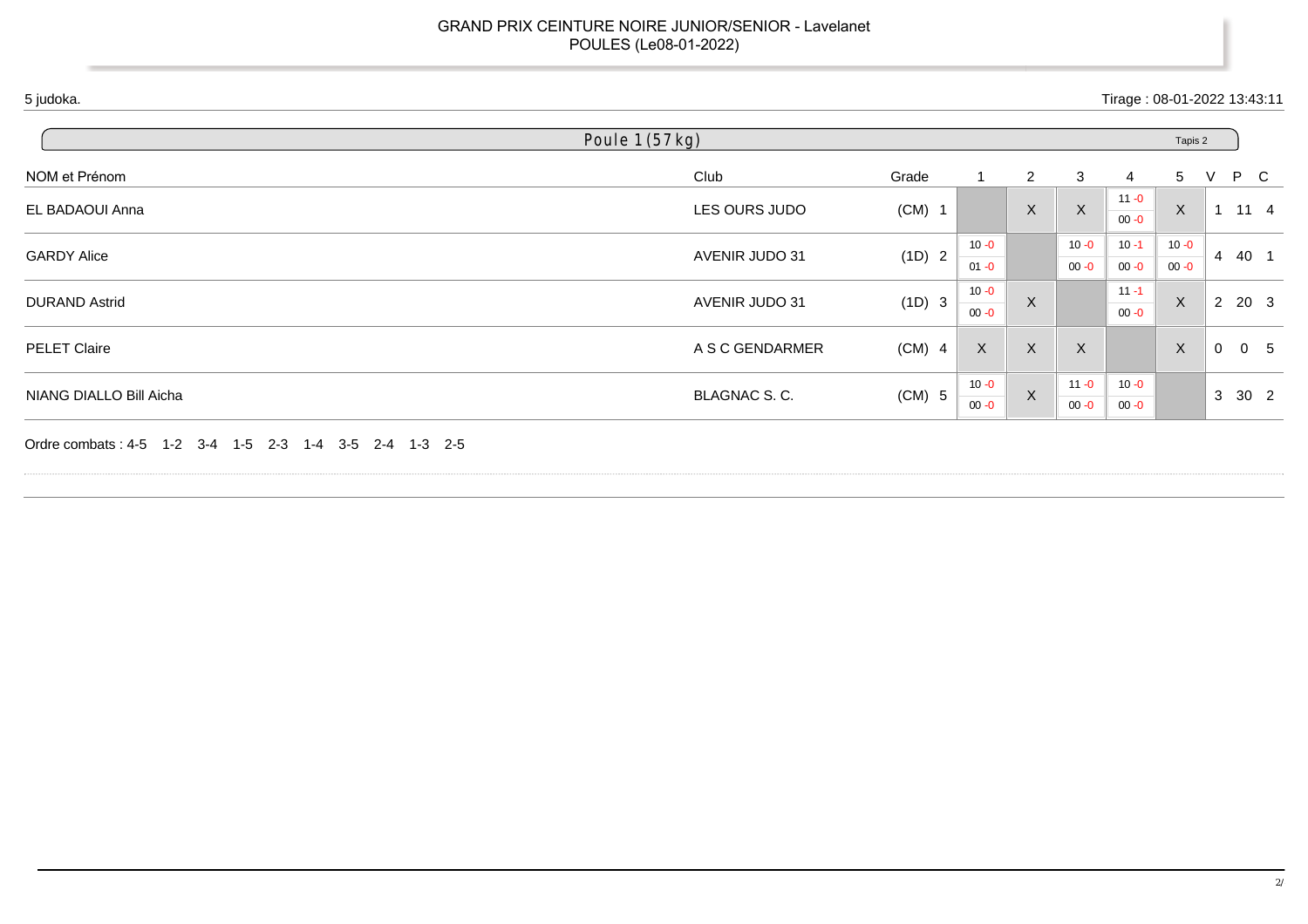## GRAND PRIX CEINTURE NOIRE JUNIOR/SENIOR - Lavelanet POULES (Le08-01-2022)

| Club<br><b>DOJO PINS JUSTA</b> | Grade<br>(1D) 1 |             | $\overline{2}$<br>$10 - 0$ | 3<br>$10 - 0$             | V           | P C                  |
|--------------------------------|-----------------|-------------|----------------------------|---------------------------|-------------|----------------------|
|                                |                 |             |                            |                           |             |                      |
|                                |                 |             | $00 - 0$                   | $00 - 0$                  |             | $2 \quad 20 \quad 1$ |
| TORII JUDO CLUB                | (1D) 2          | X           |                            | $\boldsymbol{\mathsf{X}}$ | $\mathbf 0$ | 0 <sup>3</sup>       |
| <b>JC VILLEFRANCHE</b>         | (1D) 3          | $\mathsf X$ | $10 - 0$<br>$00 - 0$       |                           |             | $1 10 2$             |
|                                |                 |             |                            |                           |             |                      |
|                                |                 |             |                            |                           |             |                      |
|                                |                 |             |                            |                           |             | Tapis 1              |

| NOM et Prénom       | Club            | Grade                  |                      |                           | 3                    |                | P C             |  |
|---------------------|-----------------|------------------------|----------------------|---------------------------|----------------------|----------------|-----------------|--|
| <b>CARLOTTI Mae</b> | DOJO PINS JUSTA | (1D)                   |                      | $\sf X$                   | $10 - 0$<br>$00 - 0$ |                | 10 <sub>2</sub> |  |
| MORTEYROL Marion    | TORII JUDO CLUB | (1D)<br>$\overline{2}$ | $10 - 0$<br>$00 - 1$ |                           | $10 - 0$<br>$00 - 0$ | $\overline{2}$ | -20             |  |
| YAHAYA Rahma        | STADO JUDO PAM  | (CM)<br>- 3            | X                    | $\checkmark$<br>$\lambda$ |                      | $\mathbf 0$    | 0 <sup>3</sup>  |  |

Ordre combats : 1-2 2-3 1-3